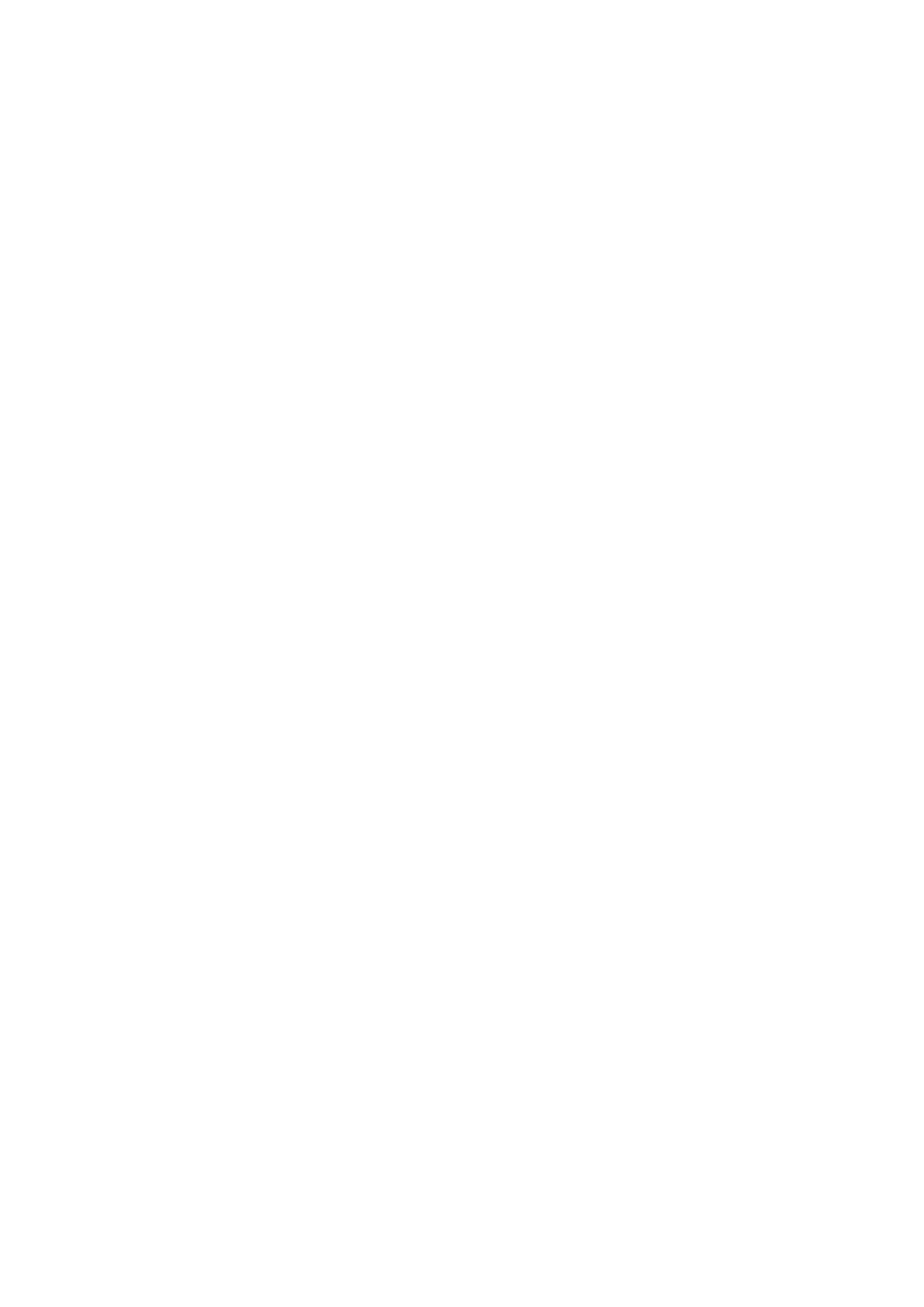

# **Court Procedures Amendment Rules 2022 (No 1)**

**Subordinate Law SL2022-2**

made under the **[Court Procedures Act 2004](http://www.legislation.act.gov.au/a/2004-59)**

### **Contents**

|               |                                      | Page |
|---------------|--------------------------------------|------|
|               | Name of rules                        |      |
| $\mathcal{P}$ | Commencement                         |      |
| 3             | Legislation amended                  |      |
| 4             | Rule 3005 (1), note 2, 1st dot point |      |
| 5             | Rule 3006 heading                    |      |
| 6             | Rule 3006 (1)                        |      |
|               |                                      |      |

J2021-988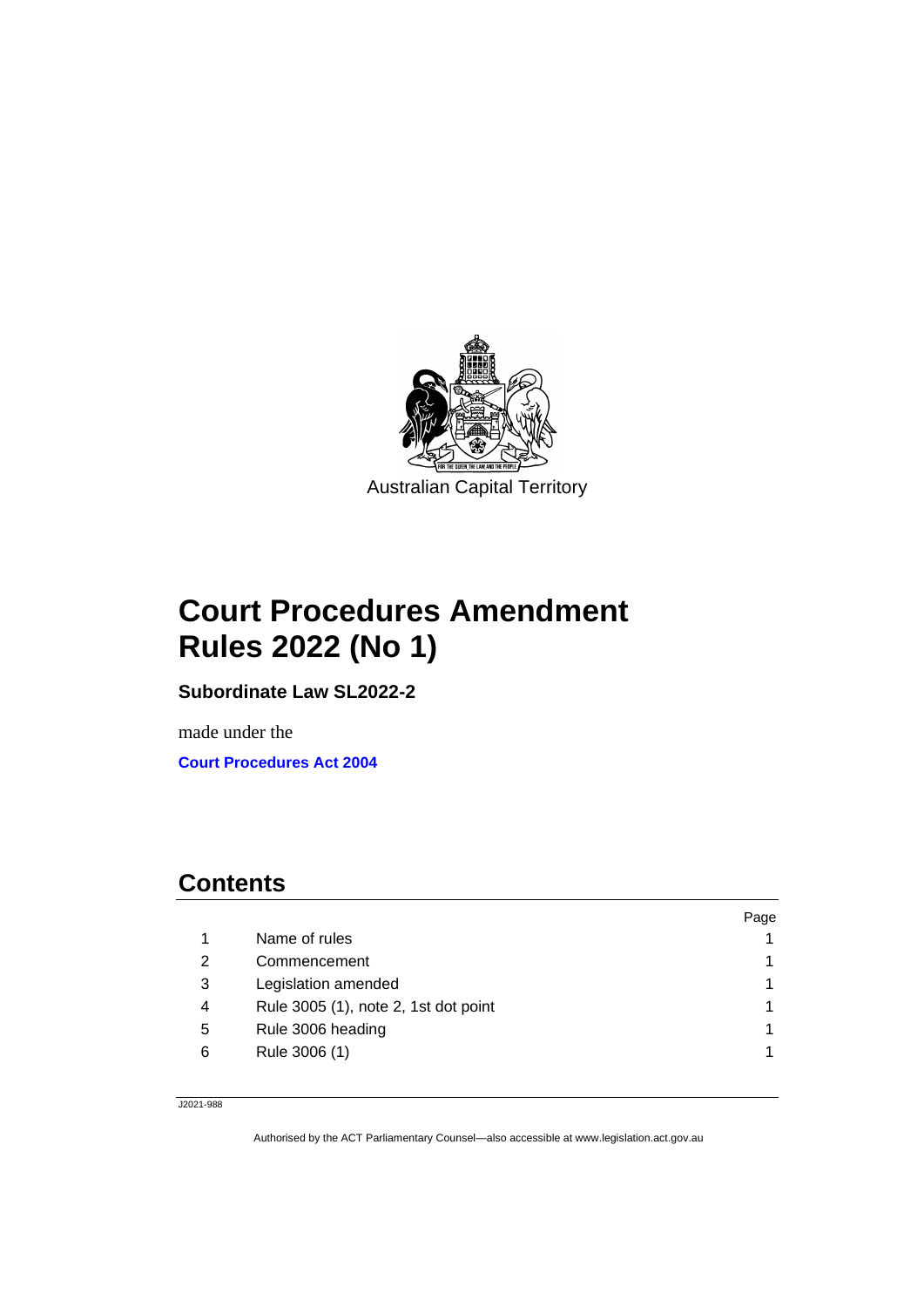| 7  | Rule 3010 (1) (I)           | $\overline{a}$ |
|----|-----------------------------|----------------|
| 8  | Rule 3010 (6) (d)           | $\overline{a}$ |
| 9  | Rule 3021 heading           | $\overline{a}$ |
| 10 | Rule 3021 (1)               | $\overline{a}$ |
| 11 | Rule 3022 (1) (h)           | $\overline{2}$ |
| 12 | Rule 3022 (1) (i)           | 3              |
| 13 | Rule 3156 (1) (b)           | 3              |
| 14 | Rule 3156 (2)               | 3              |
| 15 | New rule 3156 (3)           | 3              |
| 16 | Rule 3157 heading           | 3              |
| 17 | Rule 3157 (1)               | 4              |
| 18 | New rule 3157A              | 4              |
| 19 | Rule 3158 (1)               | 5              |
| 20 | Rule 3158 (1) (a), new note | 5              |
| 21 | <b>Rule 3159</b>            | 5              |
| 22 | Rule 3160 (2)               | 6              |
| 23 | Rule 3160 (3)               | 6              |
| 24 | Rule 3201 (a)               | 6              |

contents 2 Court Procedures Amendment Rules 2022 (No 1)

SL2022-2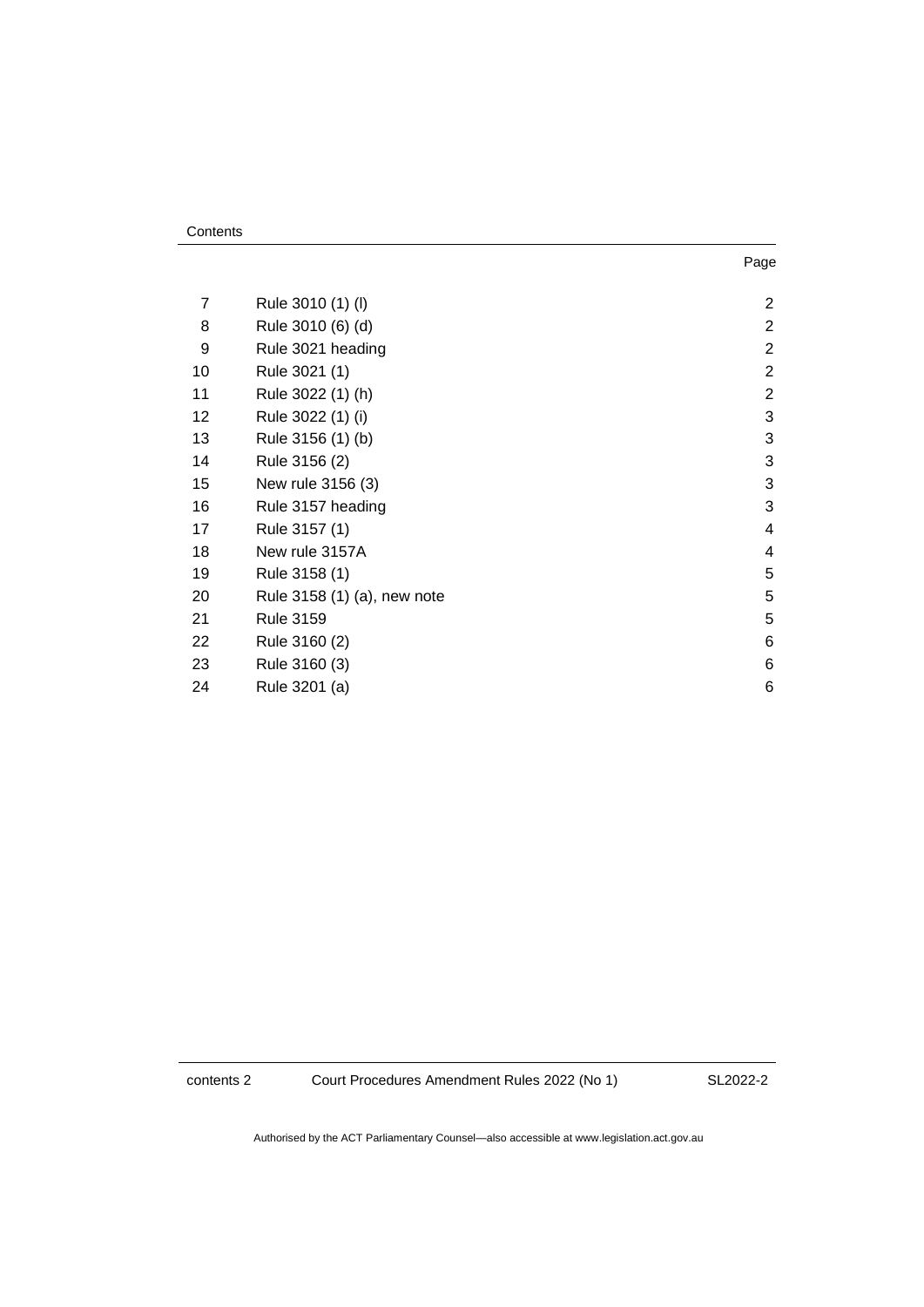<span id="page-4-3"></span><span id="page-4-2"></span><span id="page-4-1"></span><span id="page-4-0"></span>

| $\mathbf 1$             | <b>Name of rules</b>                                                                                                                       |
|-------------------------|--------------------------------------------------------------------------------------------------------------------------------------------|
|                         | These rules are the Court Procedures Amendment Rules 2022 (No 1).                                                                          |
| $\overline{2}$          | <b>Commencement</b>                                                                                                                        |
|                         | These rules commence on 1 March 2022.                                                                                                      |
|                         | <b>Note</b><br>The naming and commencement provisions automatically commence on<br>the notification day (see Legislation Act, $s$ 75 (1)). |
| $\overline{\mathbf{3}}$ | <b>Legislation amended</b>                                                                                                                 |
|                         | These rules amend the <i>Court Procedures Rules</i> 2006.                                                                                  |
| $\overline{\mathbf{4}}$ | Rule 3005 (1), note 2, 1st dot point                                                                                                       |
|                         | omit                                                                                                                                       |
|                         | published in newspaper                                                                                                                     |
|                         | substitute                                                                                                                                 |
|                         | published online                                                                                                                           |
| 5                       | Rule 3006 heading                                                                                                                          |
|                         | substitute                                                                                                                                 |
| 3006                    | Grant of representation—notice of intention to apply to<br>be published online etc                                                         |
| 6                       | Rule 3006 (1)                                                                                                                              |
|                         | omit                                                                                                                                       |
|                         | in a daily newspaper circulating generally in the ACT                                                                                      |
|                         | substitute                                                                                                                                 |
|                         | online on the ACT Supreme Court website                                                                                                    |
|                         |                                                                                                                                            |

<span id="page-4-5"></span><span id="page-4-4"></span>

| SL2022-2 |
|----------|
|----------|

Court Procedures Amendment Rules 2022 (No 1)

page 1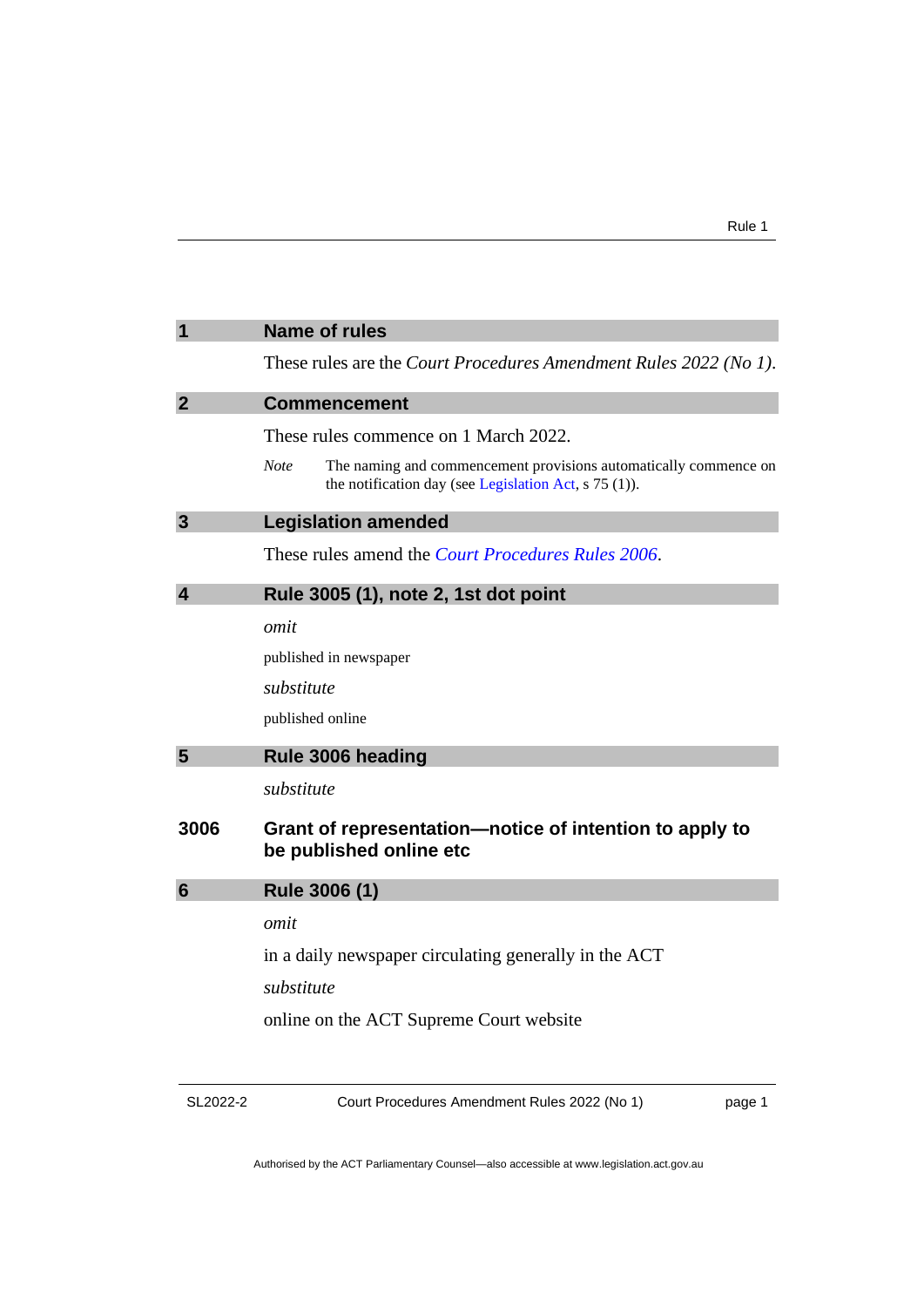## <span id="page-5-4"></span><span id="page-5-3"></span><span id="page-5-2"></span><span id="page-5-1"></span><span id="page-5-0"></span>page 2 Court Procedures Amendment Rules 2022 (No 1) SL2022-2 **7 Rule 3010 (1) (l)** *substitute* (l) that notice of intention to make the application was published online on the ACT Supreme Court website, and the date the notice was published; **8 Rule 3010 (6) (d)** *omit* published in newspaper *substitute* published online **9 Rule 3021 heading** *substitute* **3021 Reseal of foreign grant—notice of intention to apply to be published online etc 10 Rule 3021 (1)** *omit* in a daily newspaper circulating generally in the ACT *substitute* online on the ACT Supreme Court website **11 Rule 3022 (1) (h)** *substitute* (h) that notice of intention to make the application was published online on the ACT Supreme Court website, and the date the notice was published;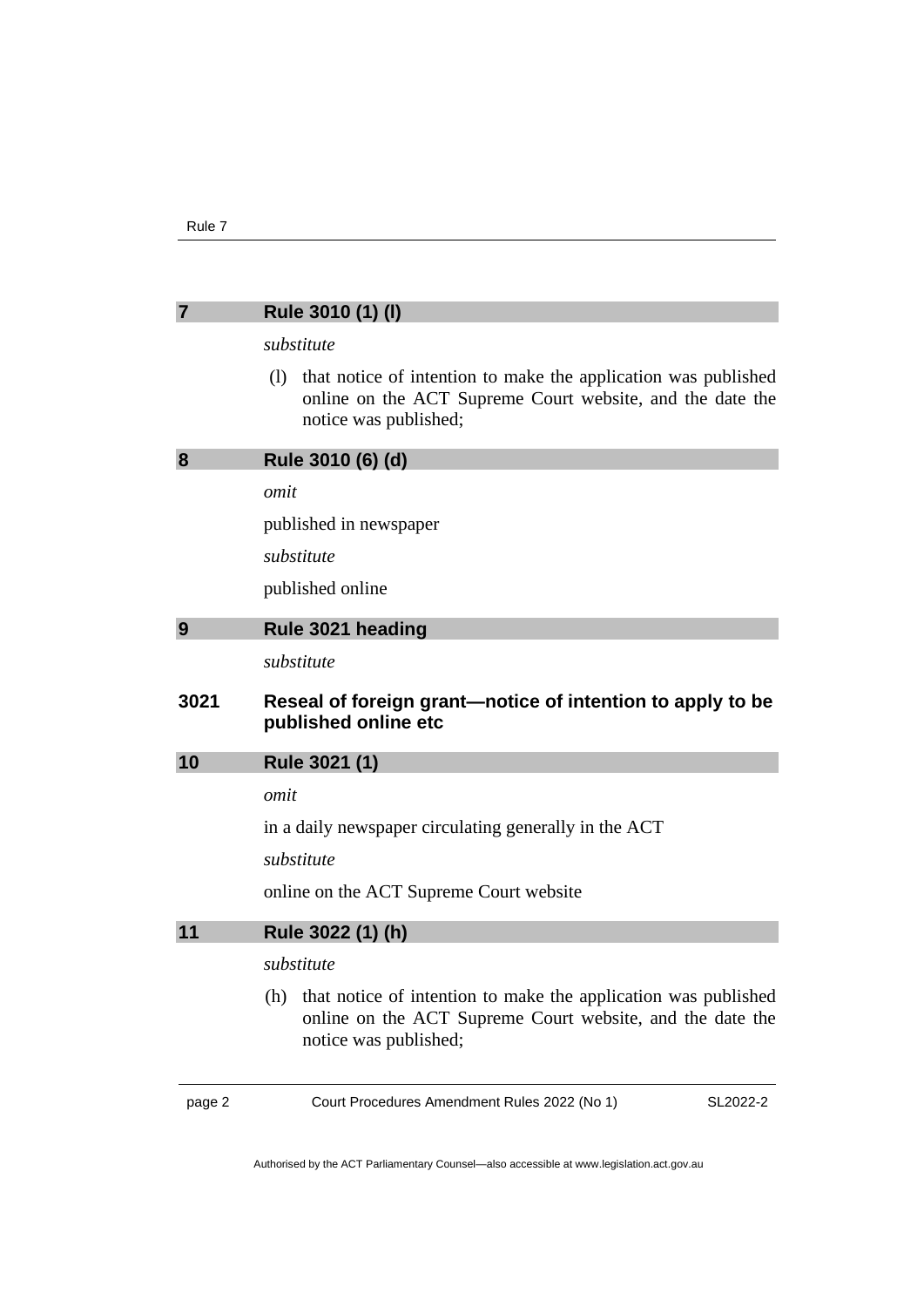<span id="page-6-2"></span><span id="page-6-1"></span><span id="page-6-0"></span>

| 12   |     | Rule 3022 (1) (i)                                                                                                                                      |
|------|-----|--------------------------------------------------------------------------------------------------------------------------------------------------------|
|      |     | omit                                                                                                                                                   |
|      |     | published in newspaper                                                                                                                                 |
|      |     | substitute                                                                                                                                             |
|      |     | published online                                                                                                                                       |
| 13   |     | Rule 3156 (1) (b)                                                                                                                                      |
|      |     | before                                                                                                                                                 |
|      |     | on behalf of                                                                                                                                           |
|      |     | insert                                                                                                                                                 |
|      |     | if the order is for the adoption of a child or young person—                                                                                           |
| 14   |     | Rule 3156 (2)                                                                                                                                          |
|      |     | omit everything before paragraph (a), substitute                                                                                                       |
|      | (2) | The application for an order for the adoption of a child or young<br>person must be—                                                                   |
| 15   |     | New rule 3156 (3)                                                                                                                                      |
|      |     | insert                                                                                                                                                 |
|      | (3) | The application for an order for the adoption of a person 18 years old<br>or older must be supported by an affidavit in accordance with<br>rule 3157A. |
| 16   |     | Rule 3157 heading                                                                                                                                      |
|      |     | substitute                                                                                                                                             |
| 3157 |     | Adoption order-supporting affidavit for application for<br>adoption of child or young person                                                           |

<span id="page-6-4"></span><span id="page-6-3"></span>SL2022-2 Court Procedures Amendment Rules 2022 (No 1)

page 3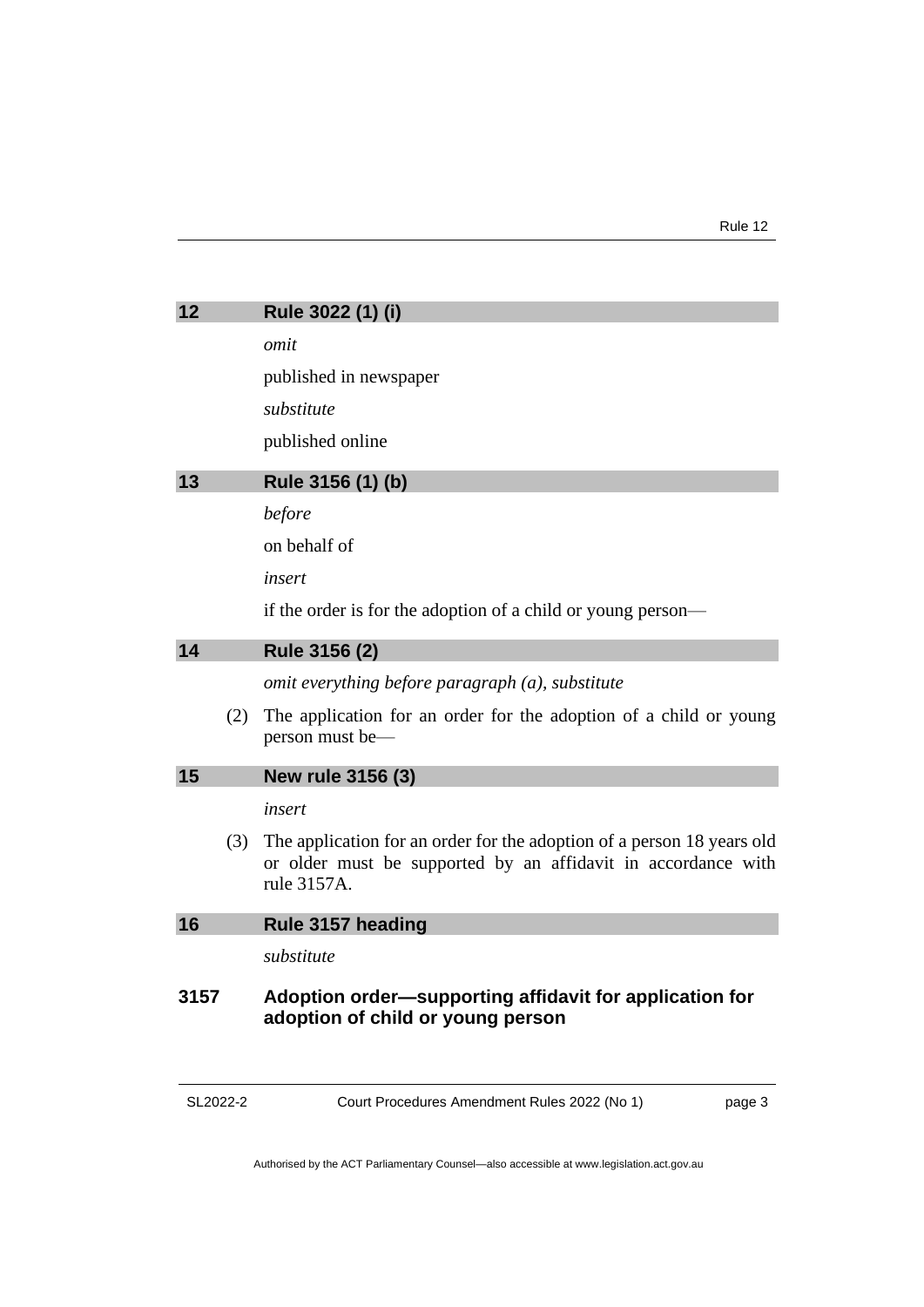#### <span id="page-7-0"></span>**17 Rule 3157 (1)**

*omit everything before paragraph (a), substitute*

(1) An affidavit supporting an application for an adoption order for the adoption of a child or young person must be made by—

#### <span id="page-7-1"></span>**18 New rule 3157A**

*insert*

#### **3157A Adoption order—supporting affidavit for application for adoption of person 18 years old or older**

- (1) An affidavit supporting an application for an adoption order for the adoption of a person 18 years old or older must be made by—
	- (a) the applicant; or
	- (b) for a joint application—each applicant jointly.
- (2) The affidavit must include a statement of the following:
	- (a) the age of the person to be adopted;
	- (b) whether consent in accordance with the requirements of the [Adoption Act](https://www.legislation.act.gov.au/a/1993-20/) has been given;
	- (c) the nature of the relationship between the applicant and the person to be adopted;
	- (d) the nature of any physical, emotional, intellectual and educational care and support the person to be adopted has received from the applicant;
	- (e) the ordinary residence of the applicant and the person to be adopted;
	- (f) the applicant's good reputation.
- (3) If the affidavit is made by 2 people jointly, a reference in subrule (2) to the applicant is a reference to each of them.

page 4 Court Procedures Amendment Rules 2022 (No 1)

SL2022-2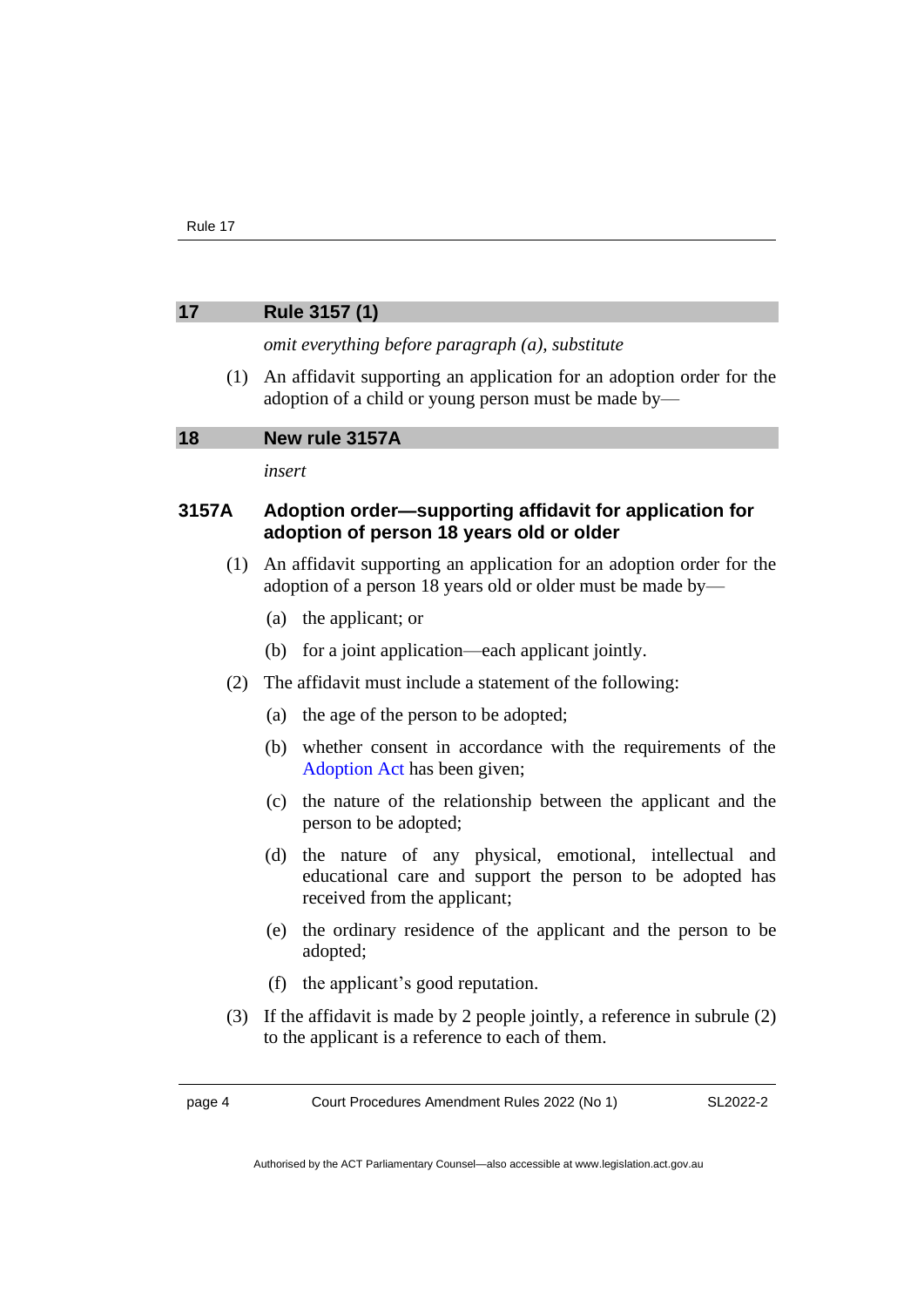<span id="page-8-0"></span>

| 19 | Rule 3158 (1) |  |
|----|---------------|--|
|----|---------------|--|

*after*

for an adoption order

*insert*

for the adoption of a child or young person

### <span id="page-8-1"></span>**20 Rule 3158 (1) (a), new note**

#### *insert*

*Note* See the [Adoption Act,](https://www.legislation.act.gov.au/a/1993-20/) s 30 and the [Legislation Act,](http://www.legislation.act.gov.au/a/2001-14) s 14 for requirements in relation to an instrument of consent to an adoption.

#### <span id="page-8-2"></span>**21 Rule 3159**

*substitute*

#### **3159 Adoption order—service of application on CYP director-general**

- (1) This rule applies to an adoption order for the adoption of a child or young person.
- (2) If the applicant for the adoption order is not the CYP director-general or the principal officer of a private adoption agency, the applicant must serve a sealed copy of the application and stamped copies of the following documents on the CYP director-general not later than 28 days before the return date for the application:
	- (a) the affidavit under rule 3157 supporting the application;
	- (b) each document accompanying the application under rule 3158.

SL2022-2

page 5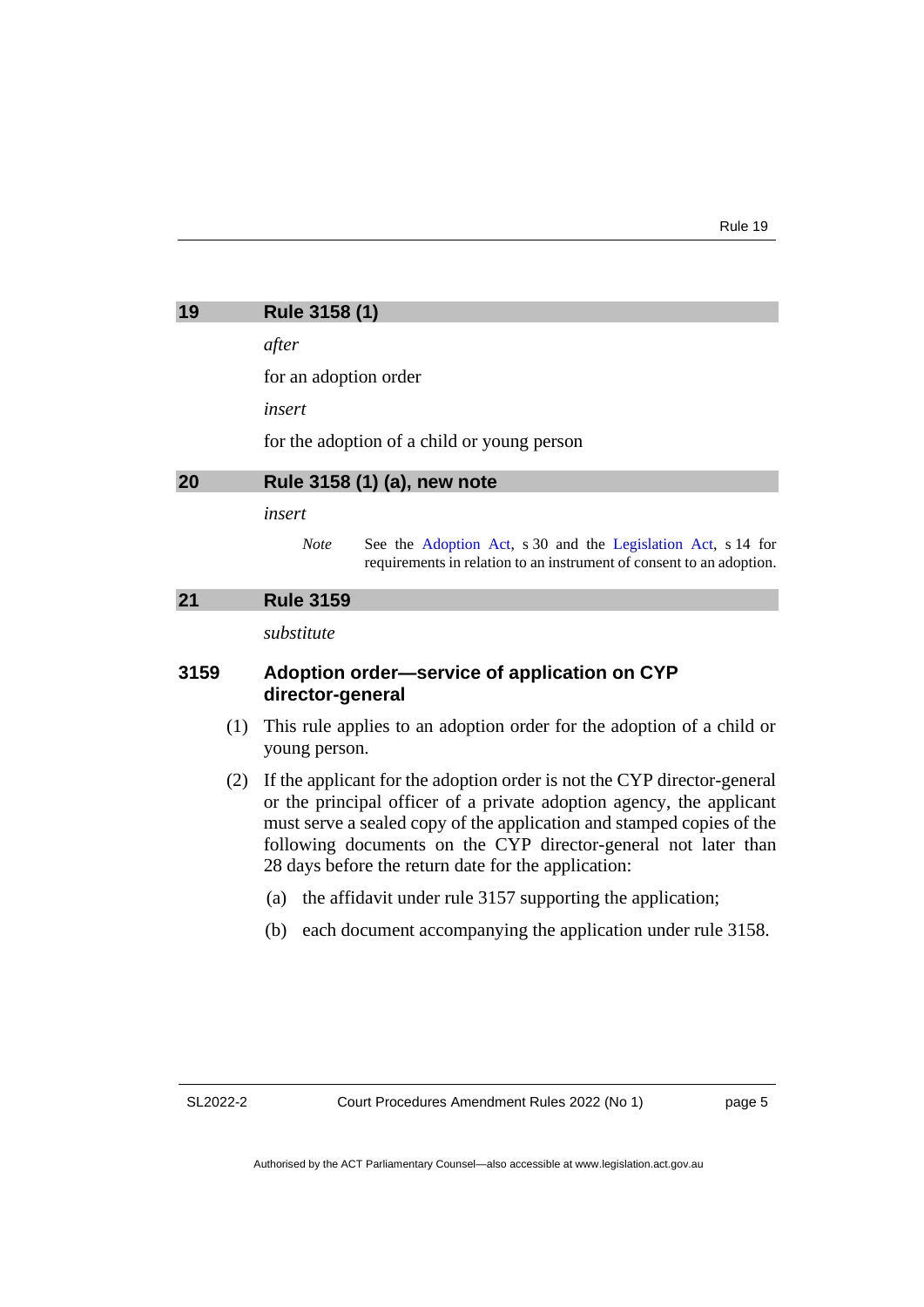#### <span id="page-9-0"></span>**22 Rule 3160 (2)**

*after*

adoption order

*insert*

for the adoption of a child or young person

#### <span id="page-9-1"></span>**23 Rule 3160 (3)**

#### *substitute*

- (3) A person who files a notice of opposition to an application for an adoption order must serve a stamped copy of the notice on—
	- (a) the applicant or applicants for the adoption order; and
	- (b) if the application is for the adoption of a child or young person the CYP director-general.
- (4) However, if the CYP director-general files the notice of opposition, the CYP director-general must serve a stamped copy of the notice on each person required to be served with the notice under the [Adoption](https://www.legislation.act.gov.au/a/1993-20/)  [Act,](https://www.legislation.act.gov.au/a/1993-20/) section 39B.

#### <span id="page-9-2"></span>**24 Rule 3201 (a)**

#### *substitute*

(a) if the application relates to an adopted child or young person the CYP director-general; and

SL2022-2